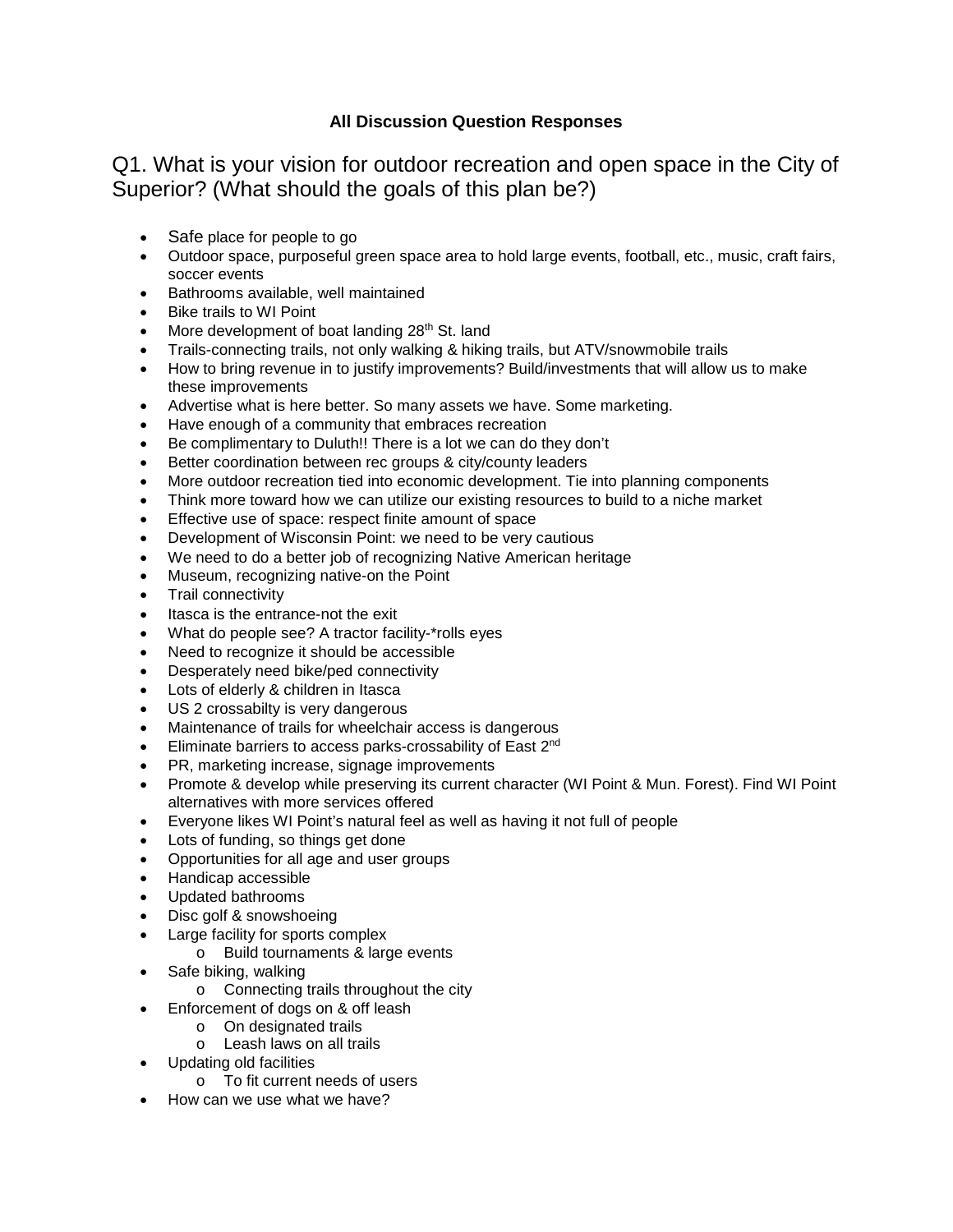- Disc golf
- Can we maintain what we want?
	- $\circ$  Is there a plan to be proactive?<br> $\circ$  Is this the city's priority? Or sho
	- Is this the city's priority? Or should this be active to user groups?
- Fees & funding to help city deal with maintenance costs
- Handicap accessibility
- Maintain what we have
- Connectivity between trails
- Accessibility for everyone to get outside
- Nearby and connected with each other
- Usability of trails in winter and all year long
- Dangerous to walk in streets (Mariner Mall)
- Parks and forest sold off for housing
- Wisconsin Point is a jewel
- Preservation of Indian Burial grounds
- Forest uses-no four-wheelers
- Parking at dog park & Millennium Trail
- Family oriented-something the whole family can do
- Well maintained
- Mountain biking
- Disc golf
- Responsive to emerging sports
- City school district
	- o Coordinate between different entities to market & utilize what we have
- Updated branded signage
- Better marketing
- Better identity to parks
- Connection:
	- o Socially
	- o Community investment
	- o Transportation flow:
		- Recreation integration w/ transportation options
- Conner's Point:
	- o Recreation space
	- o Maritime access path
- Safe outdoor recreation spaces
- All season use for Municipal Forest
- Recreation strategies linked to Public Health
- Bus access to parks (all parks) DTA (public transportation)\*
- Interpretive centers-cultural & natural
- Signage
- Branding campaign focused on Superior/get green space advertised & out to the public. Marketing plan to help make community aware of what's available to them
- Bus tours from SR centers & assisted living to Billings Park & Wis Point-comm based field trips
- Improved maintenance/upkeep of softball fields
- To increase the outdoor activity opportunities
- Better access to outdoor recreation
- Connectibility to parks and trails
- Inner city trail system established
- Bike trails and lanes that connect the parks
- Creating an elaborate Frisbee golf 18 hole course in the Superior Municipal Forest & Hog Island.
- ATV accessible throughout the city (trails year round)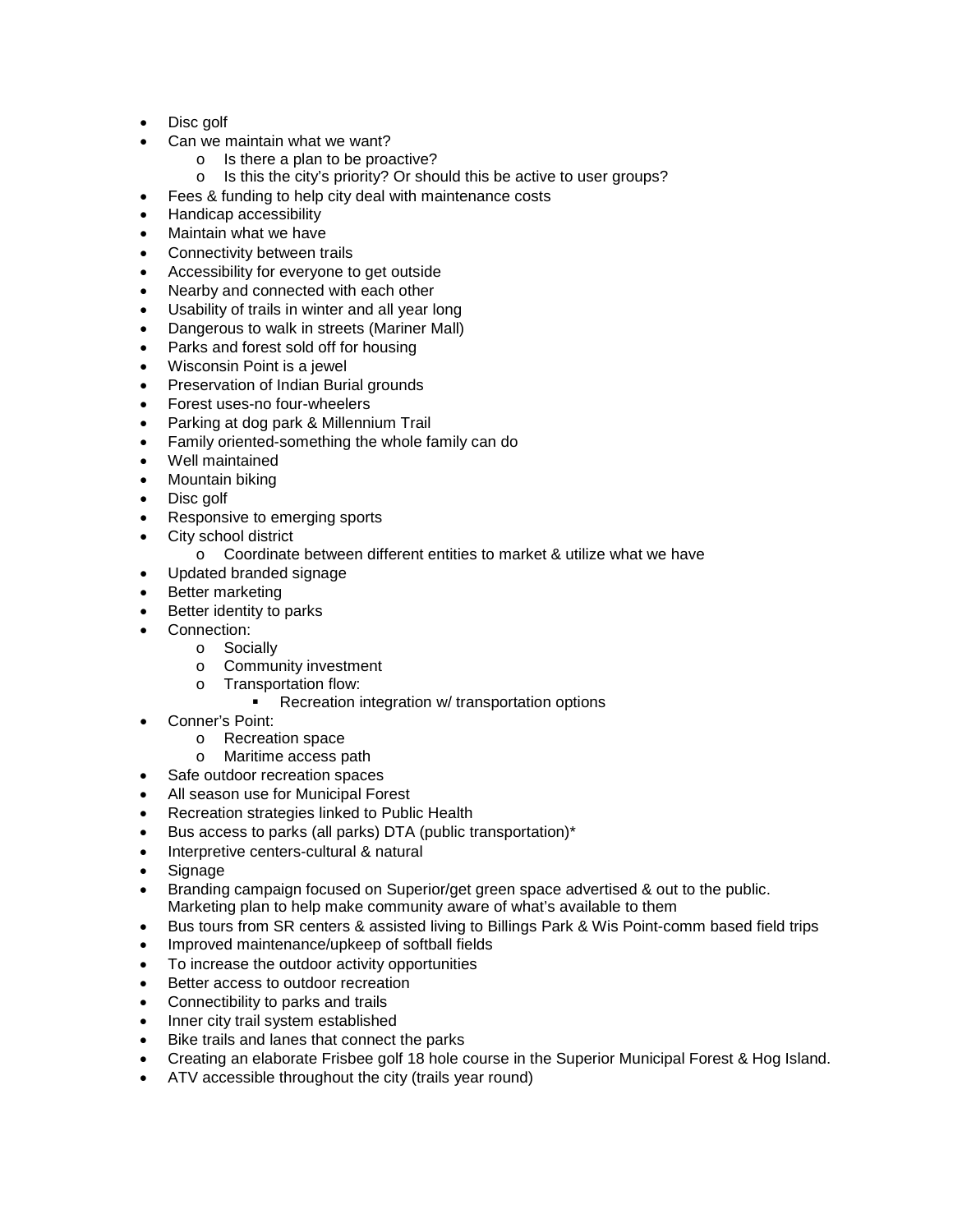- Put vending machines and picnic areas by the Frisbee golf to create sense of community, and create revenue at the course itself, along with friends and family to have in a safe place
- Technology in the arks system to use and find specific trails through apps and so people can access them
- Better marketing with trail system and signage for people using trails
- Kayak and boat accessibility on the water front
- Utilizing the waterfront in Billings Park better
- Legalizing access to ATV trails within town
- Zipline park in forest
- Attractive, accessible, & utilized outdoor open space & amenities
- Connectivity & accommodating major events triathlon, biathlons, bike races (promote visitation & tourism \$) event planners-private encourage
- Trails country connected within city, motorized/shared w/ fat bike tire & perhaps into MN/Oliver, ATV & non-motorized connectivity around town
- Marketing asset/private event planners, etc. bring people into town spend \$
- Make Superior great place to live/attract & retain residents, take advantage of what's unique in the region: Wis Pt. & Municipal Forest (underutilized)-make known to both residents and visitors
- Restrooms needed Wis Pt & other locations
- Entrances to parks more attractive consider parking areas/lights, etc.
- Communication/organized to residents & potential visitors to the area. Marketing coordinated effort internal & external city
- Municipal Forest-Rd/etc. willing make more attractive hiking opportunities identifying assets
- Private enterprise to provide rental opportunities. Bikes, kayaks, etc.
- Better directional signage to notify people of amenities
- Focus on higher value utilized resources & parks
- Better community involvement to help w/ maintenance & upkeep of amenities
- Increased pride & quality of neighborhood parks. Investment. Keep community engaged
- Consider Wi-Fi at parks
- Maintain current:
- Serves variety of recreational interests
	- o Trails for motorized/nonmotorized that connect & are useful and safe
	- o Water access
		- Build off National Water Trail
		- It's acknowledged Superior has more attractive shoreline and scenery
	- Plan strategically & prioritize spending for future
		- o Potential repurposing of current facilities
	- o Strategic use of forest
- Promote resources for use
	- o Guided use (rides, paddles, etc.)
	- o Volunteer development
- Connect trails, lengthen trails, maintain trails year round for walking, biking, running, skiing,
- Better marketing of resources destination
- Protect against private use or development
- Open ski trails for warm weather walking use
- Volunteer workers for trail maintenance
- Connectivity-access to the parks. Trails btw parks-get them connected. Cross-town connection
- Making facilities available to all-abilities, age,
	- o Good quality so people willing to use
	- Be attractive to potential residents & visitors
- Maintaining & improving what we have
- Not huge developments in the Municipal Forest
- Better utilization of unused space
	- o Ex: new activities in Municipal Forest
- Hog Island disc golf or maybe on WI Point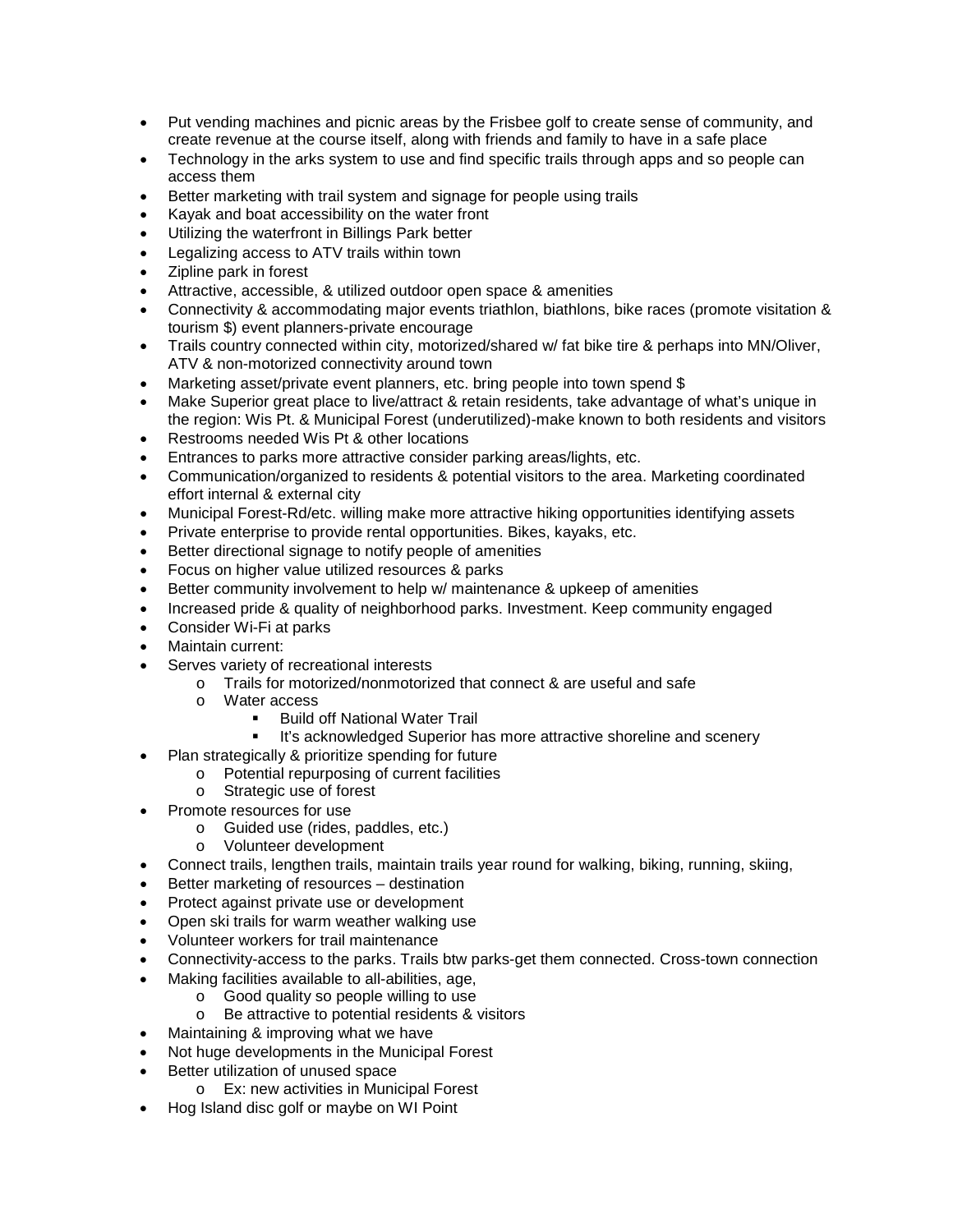- Safety
- Signage in Municipal Forest
- Use rec as leverage for economic dev-drawing people here, tourism
- Improved water access for paddle sports along Municipal Forest to St. Louis River
- Limited # campsites w/ reservation system
- Good advertisement of amenities
- More parking at trailheads
- Have signs & prevention & education to avoid dumping, reduce trace
- Environmental Education to create connection & awareness & pride in parks/natural spaces
- Advocate for non-motorized use of Forest
- Accessibility via Public Transport
- Other: more dog bags
- Access to city of Superior for ATV & snowmobiles
	- o Access to motels, gas stations, food-year
- Multi-use trails
- More dog parks
- More utilization of green space
- Tie the trails together-Osage/Millennium example
- Disc golf island-Hog Island
- Parks & rec's passes more easily accessible-online?
- 10 spots that people can gather
	- o Well organized
	- o Multiple accessibility
- Year round ATV-UTV trails
- Maintain current facilities
- Prioritize everything and make most efficient use of resources
- Connectivity/Environmental Education
- Offer guided opportunities, kayaking, etc.
- Marketing..../offer vending machines
- Signage within forest!
- Campsites w/ reservation system
- Parking/sponsorships for funding
- Promote & develop an app system on phone
- Promote kayaking & docking
- Protect from private development
- Volunteer workers & groups to curb costs
- Access & connectivity & multi-use trails
- Accessibility by many transportation motives
- Reservations by online (works for non & res)
- Wi-Fi in parks/ charging facilities

## Q2. What do you envision the future of parks, recreation and open space to be by 2040?

- Would love to connect ATV, snowmobile trails
- Connect city parks with the trails
- Loop trails
- Hog Island disc golf
- More availability
- **Shelter**
- Equipment safer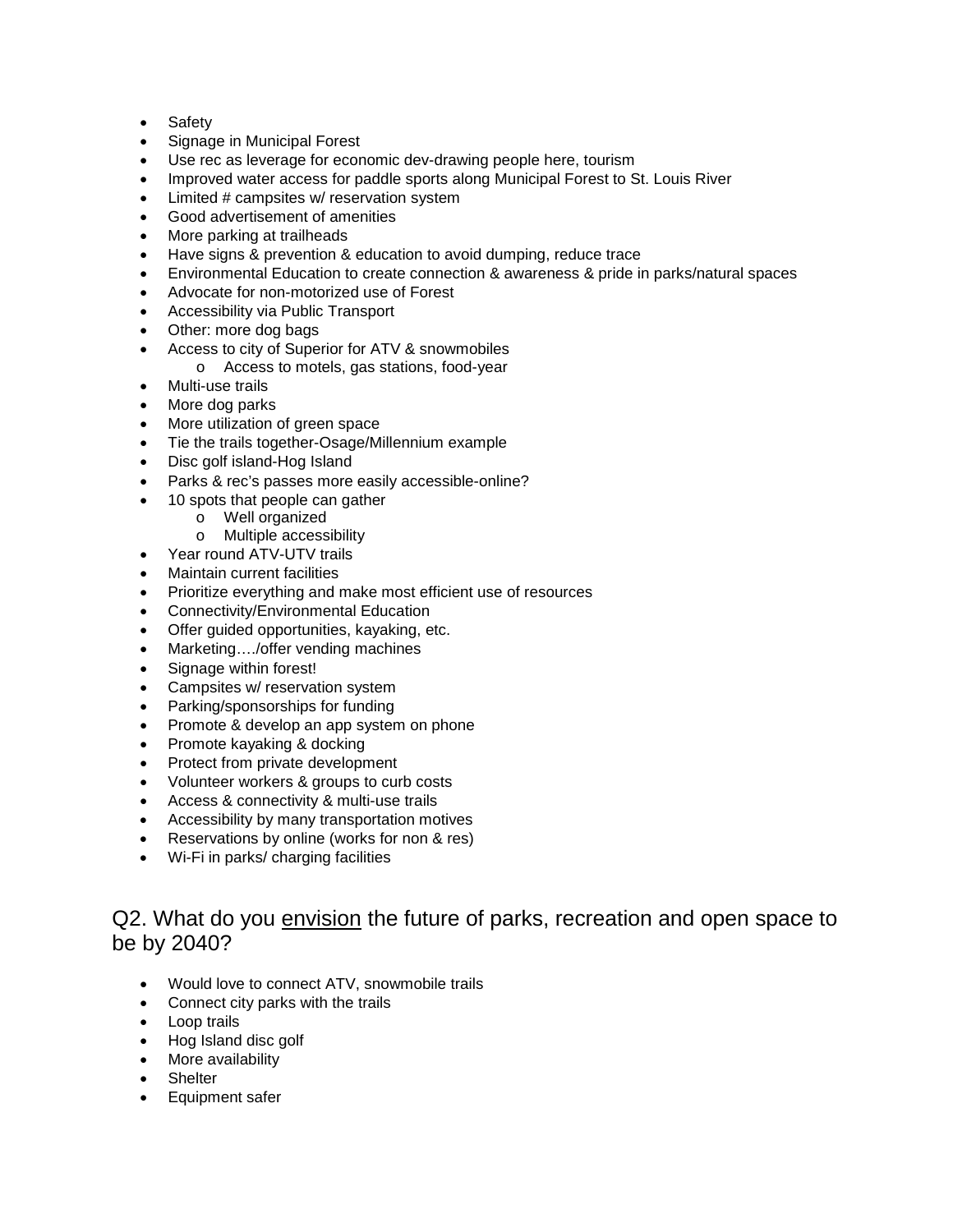- Wi-Fi
- Sustainability
- Less parks
- Better quality of parks
- Infrastructure-bathrooms
- Community. Trends may change but a community that revolves around parks. Find ways to incorporate community. Examples: -Add chargers to get kids out. Enhance wellness factor. – Drone parks –Training parks (mini ninja warrior)
- To sum up: innovation/adaptability so we're not falling behind trends & find ways to do it economically/with ecofriendly
- Find the next skate park idea
- Create connections @ low cost
- Encourage to not vandalize if they have a place to do it where they can legally eg. Trucks go off road –graffiti wall Jeep course to play
- Component Bike accessibility/pedestrian isn't even a thing. It's automatic. It's not an add on. We are seeing it instead of it being an afterthought.
- Think about how our solutions today may affect and become a problem tomorrow
- Maintain existing natural areas-limited development
- Establish motorized trails & routes
- Establish bathhouse & boat club (old Billings Park)
- Connecting trails to MN & economic development
- Better access to water areas where none is currently provided (north end-grassy point)
- Barkers Island "slip" along Hwy 2 clean up to ice skate, paddle boat & parents can watch on the 'hill"
- Limit development in WI Point & Forest
- Connecting motorized trails
- Beach house & boat club
- Focus on economic dev. w/ promotion & connection to trails->ride trail and then get beer & food
- Get a way to rent ice skates and have people skate next to tracks. It's shallow and safe
- Off road jeep/mud bogging area
- In 20 years it will be a destination, focused mainly for disc golf
- Hog Island would be the ideal disc golf stop (world's only island course) (also attract the younger crowd)
- Make a decision on what we want to do & become known for it. Whatever that may be. Find Identity.
- Separate ourselves from surrounding communities
- More hold of user groups with their spaces-being proactive. Large events
- More involvement by the public because these spaces are hard to find! Stepping away from the noise to enjoy nature. Protecting these green spaces.
- Keeping green spaces green. No drones.
	- o Don't over-develop
- Futuristic-jet packs & drones
	- o Robot, charging stations, & Wi-Fi
- Four seasons pool
- Trail cams to identify litter bugs
	- o More responsibility through transparency
- Big screen for virtual reality outdoors
- Wilderness access-electric wheeler is okay but only for indoor use, track chair, technology advances can help
- See these parks, as is, no loss of what we have
- Bike paths throughout city, rental bikes, funding & rights of way. Could get corporate sponsorship
- Think about motorized access as technology advances. Sidewalks repurposed for bikes & other mobility
- How smooth will trails be to use them by senior citizens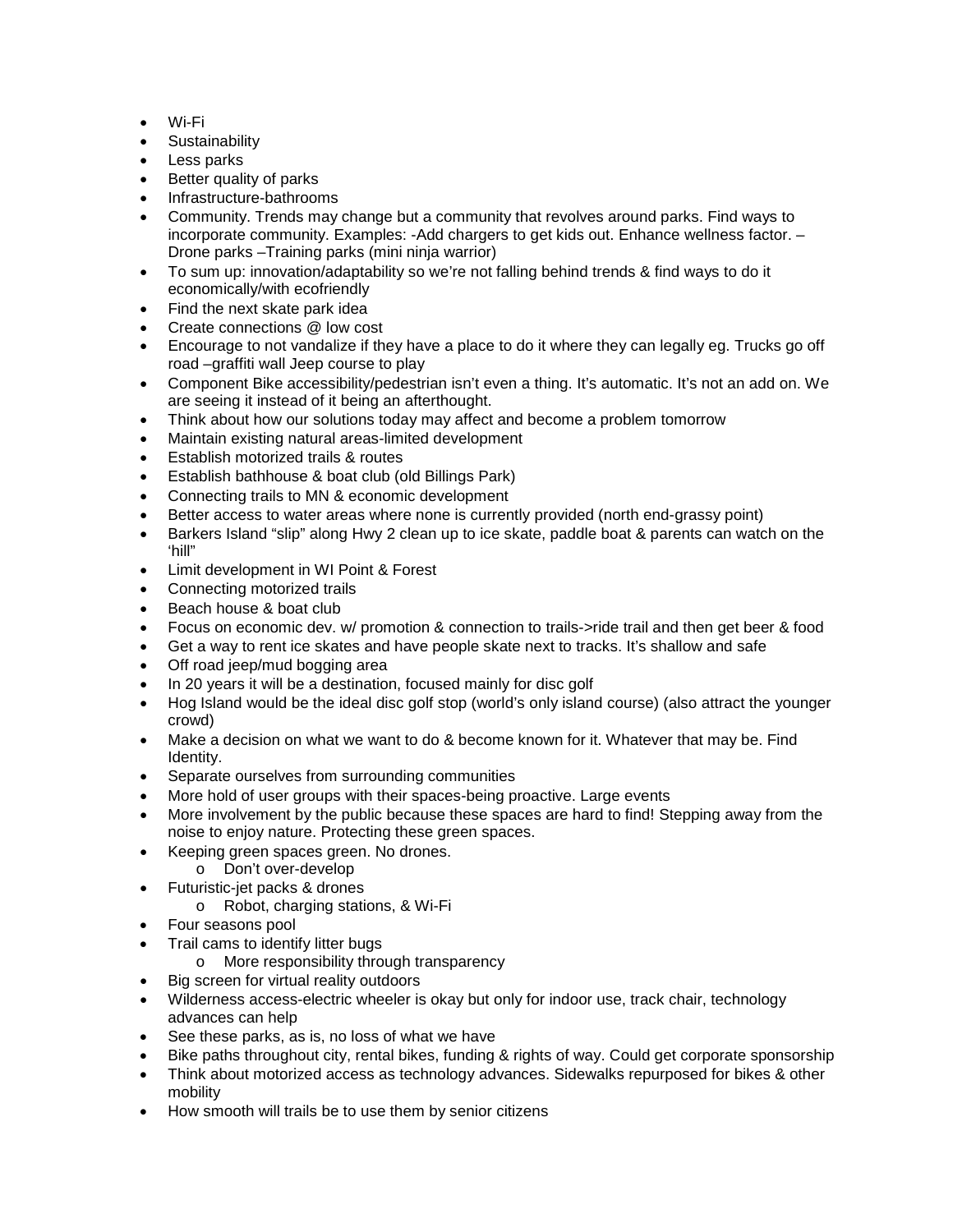- Make sure all trails can be used year round
- Park benches, food vendors
- Self-interpretive using technology
- History, ecology
- Connectivity between parks using multimodal
- Increasing usage of water using multimodal water transportation
- Access points to become disconnected
- Multiuse center-interpretive center
- It'll be virtual-don't need outdoor spaces
- Envision
- Skating rinks-consolidated space- & then kids using & walking to rules
- Integrated health, wellness & transportation to parents won't be driving kids to rinks/parks. They are walking themselves
- Multigenerational use of parks. Assisted living interacting & learning & teaching kids/youth
- Lower income public housing problems in parks
- Public housing/lower income integrated more evenly distributed-w/ green space
- More community center & events on Barker's Island-outdoor theater venue, music, food court
- Self-quided tours w/in the forest & water paddling tours quided
- Water ways-water trails designated
- Short-term camping for canoers on Barker's Island & Wis Pt & Municipal Forest
- Community gardens
- Pond hockey tournament include skate competition
- Skating trails-flooded lazy river trails to skate municipal forest
- Biking-hippodrome/
- Hopeful people are going outdoors in 20 years
- No technology reservation space/area
- Fat tire designated bike trails
- No snow-no winter
- Technological integration include history & learning & interp.
- Integrate 1 facility to serve many uses and different demographics
- Public housing green space corridors
- Water trails & expand lake use
- "No tech" reservation area
- Wi-Fi
- Trail cameras for surveillance & security
- Noise-pollution control
- More proactive user groups
- ADA accessible
- More rental bikes
- Corporate sponsorships
- Year-round/all demographics able to walk/wheel chair trails
- "log in" to a park virtually
- Proper planning and development for the future
- Retention and growth of greenspace
- Parks and open space to be utilized a lot more
- Determining a funding source and utilizing it
- Zipline in Superior
- Engagement with user groups
- Sense of community around the green space
- Public and private partnerships
- Participation in community gardens
- Safe walking, biking, running trails throughout the city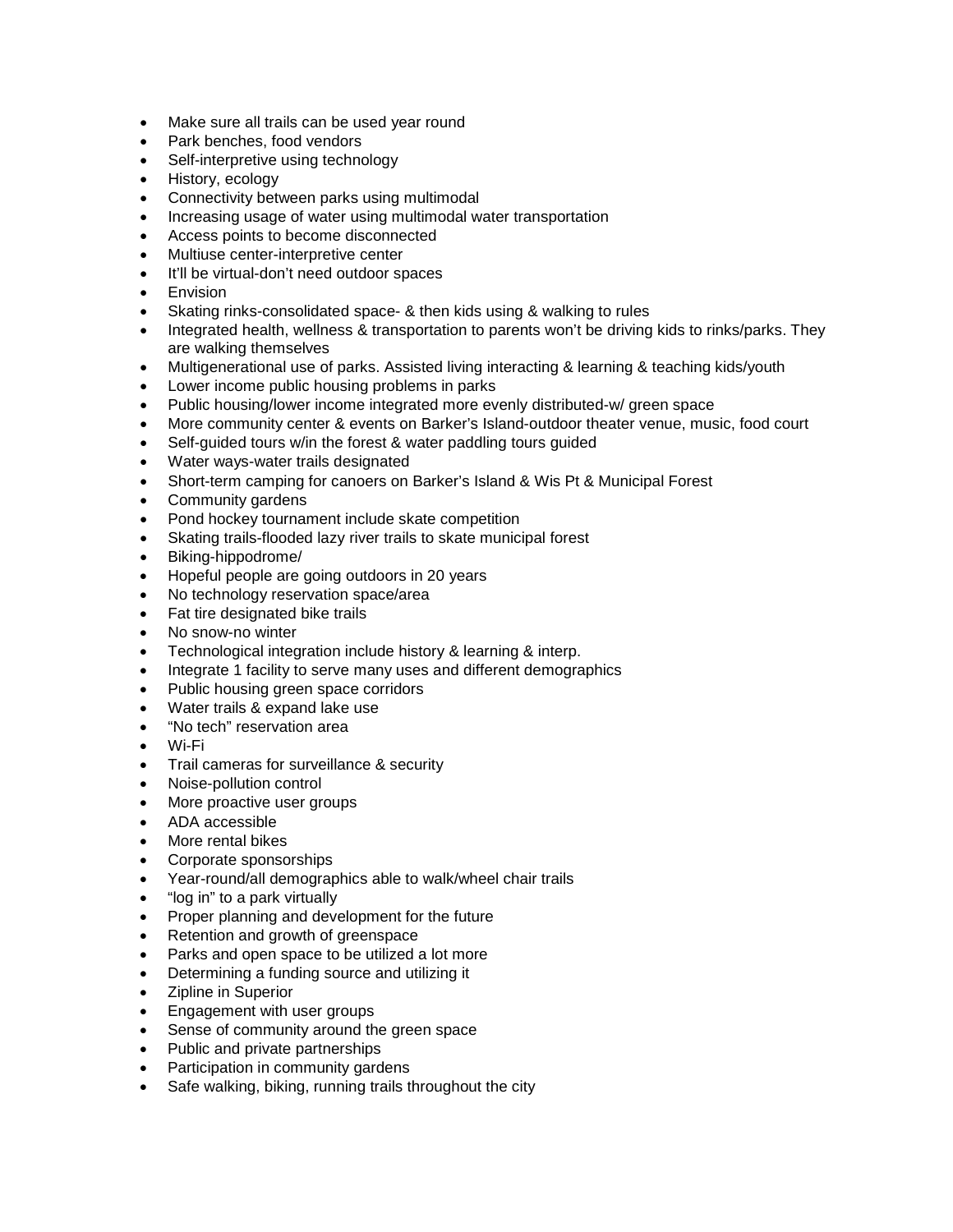- "pod" station with interactive trails on your phone so you can navigate through the forest feeling safe
- Can be interactive with kids for "pod" station
- More video surveillance in parks and parking lots to feel more safe
- Docking stations for various outdoor equipment rental
- More docking/boat station parking on waterways
- Destination location
- Positive community volunteering engaged, value park system
- Pride in what's available
- Children engaged in outdoor activities & what's available to them (biking, trails, outdoor in general)
- More home ownership vs. sub rental more engagement/ pride
- More green space/ connected
- Appreciated amenities solid community
- Retain residents
- Make Superior a destination instead of people leaving
- Adventure, activities & engineering to attract people to our community
- Superior front of people's needs for Midwest outdoor recreation, waterfront, beaches, hiking, accessible trails
- Billings Park swimming area reinstated
- Informational signage/educational plants, etc. app, interactive, etc.
- Charging stations for bikes, cars, phones, technological connectivity
- Trails connected-healthier community reduced stress/outdoor
- Experience expansion of indoor recreational facilities-sports areas indoor skydiving, fields, etc.
- More community events in neighborhoods
- Flexible spaces
- Active community
	- o Year round
	- o Multi-generational
- ADA Compliant access facilities (restrooms, rentals, storage)
- Selected development of lakefront (development that enriches use)
- Parks & Rec seen as more integral part of community development (budgeting, planning, etc.)
	- o Quality of life to attract/retain citizens<br>o City development needs to be cohesi
	- City development needs to be cohesive
- Build community appreciation for parks (build engagement in neighborhoods, schools, etc.)
- Connect neighborhoods-bike trails, walking trails to parks, schools, shopping areas
- All of which will build economic development
- No loss of space, same as it is today in open space. Don't lose any space
- Information centers on have thing/have been developed
- As a destination for recreation center
- Known for our municipal forest
- Accessibility improved
- Research laboratory for the university
- Bird sanctuary
- Much greater usage than what is today
- More fishing
- No BUCKTHORN
- Want public accessibility & our parks to still exist
- Clean, maintained, utilized parks
- If we do a good job making our parks attractive & aesthetically pleasing, we will have attracted people here
- Tree city status
- WI Point access to fresh, clean water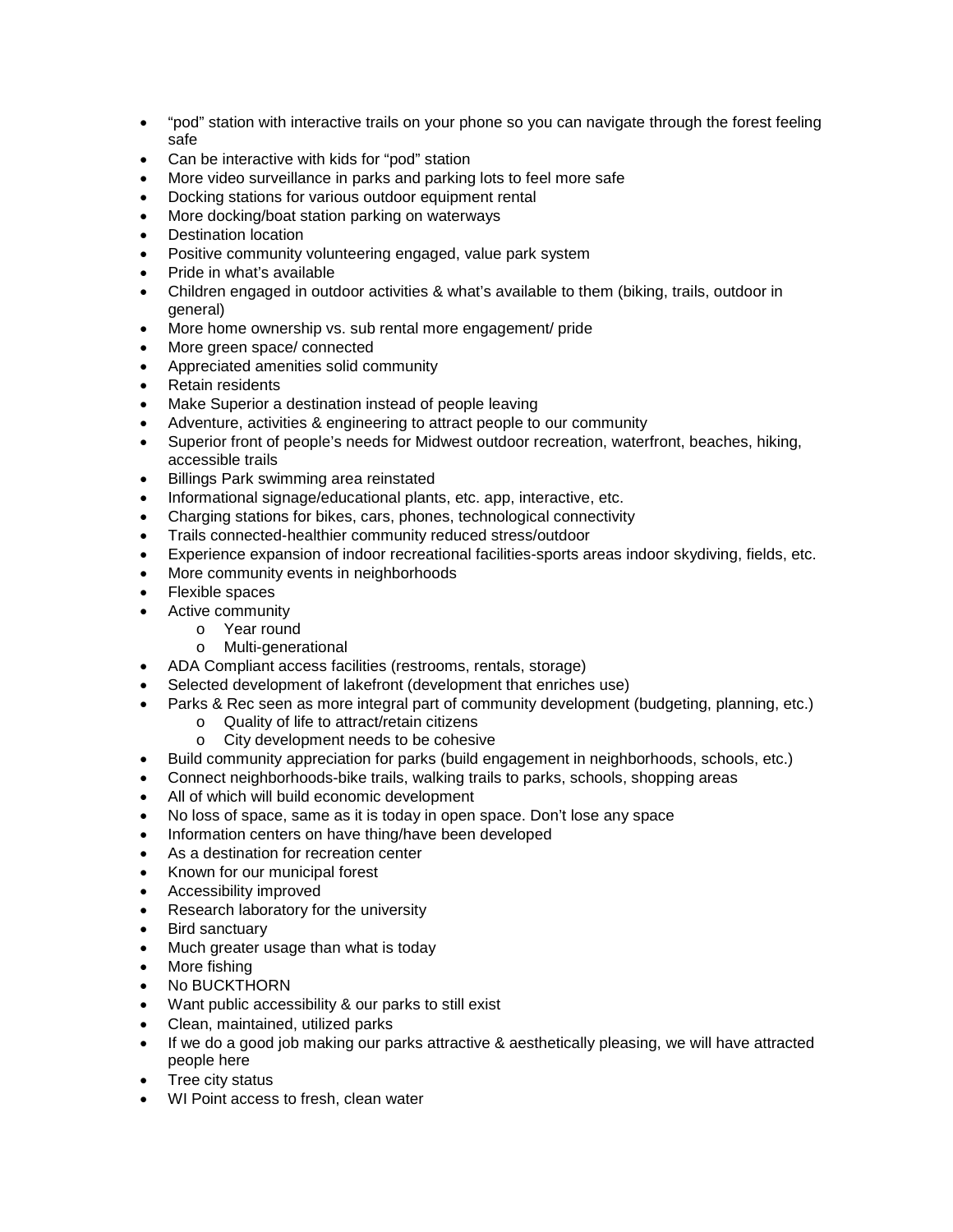- o Bathhouse facility
- Size & quality of what we have-value of land will increase over time so need to protect it for future generations. Connected to quality of life.
- Do not develop Municipal Forest-it's not sustainable to have to maintain even more
- Destination Recreation Event (like Dragon boats but in parks) be sure to be family friendly \*
- Youth involvement- be sure that kids are playing outside
- Fewer geese & squirrels
- Side concern: Winter Festival had too much alcohol not family friendly
- WIFI everywhere-or more places with WIFI
- Robots that clean-up vandalism/litter
- Tram through the city
- Accomplish what we set out on first question
- Developing the Superior Municipal Forest
- Parks and rec system that aids tourism
- One stop shop
- Parks and rec system that retains & help grow population
- Volunteering, prideful & engaged community
- Connected city
- More home ownership b/r
- Swimming area back (Billing Pad)
- Charging stations
- More indoor facilities
- We want to accomplish things the new plan addresses now-then build from there
- Retention & growth of greenspace
- Zipline
- Develop strong partnerships
- Community gardens
- Virtual/interpretative phone service for users
- Info centers
- Destination for recreation
- Research lab for UW-S/HS
- No Buckthorn
- Improve public accessibility
- Worldwide/family friendly destination event
- Connect parks to other city resources & neighborhoods, shopping, schools, ext.

## Q3. Where do you see opportunities to improve or enhance features or programs that exist in the parks, recreation and open space system?

- Trails, hiking, walking
- Splash pads
- Dog parks
- Restrooms
- Tennis courts into mini dog parks
- Camping
- Scale back on tennis courts and parks not being used
- Bring resources in alinement with demand
- BMX track Skate park
- Disc golf
- Ninja warrior obstacle course
- Pump track-mountain biking. BMXish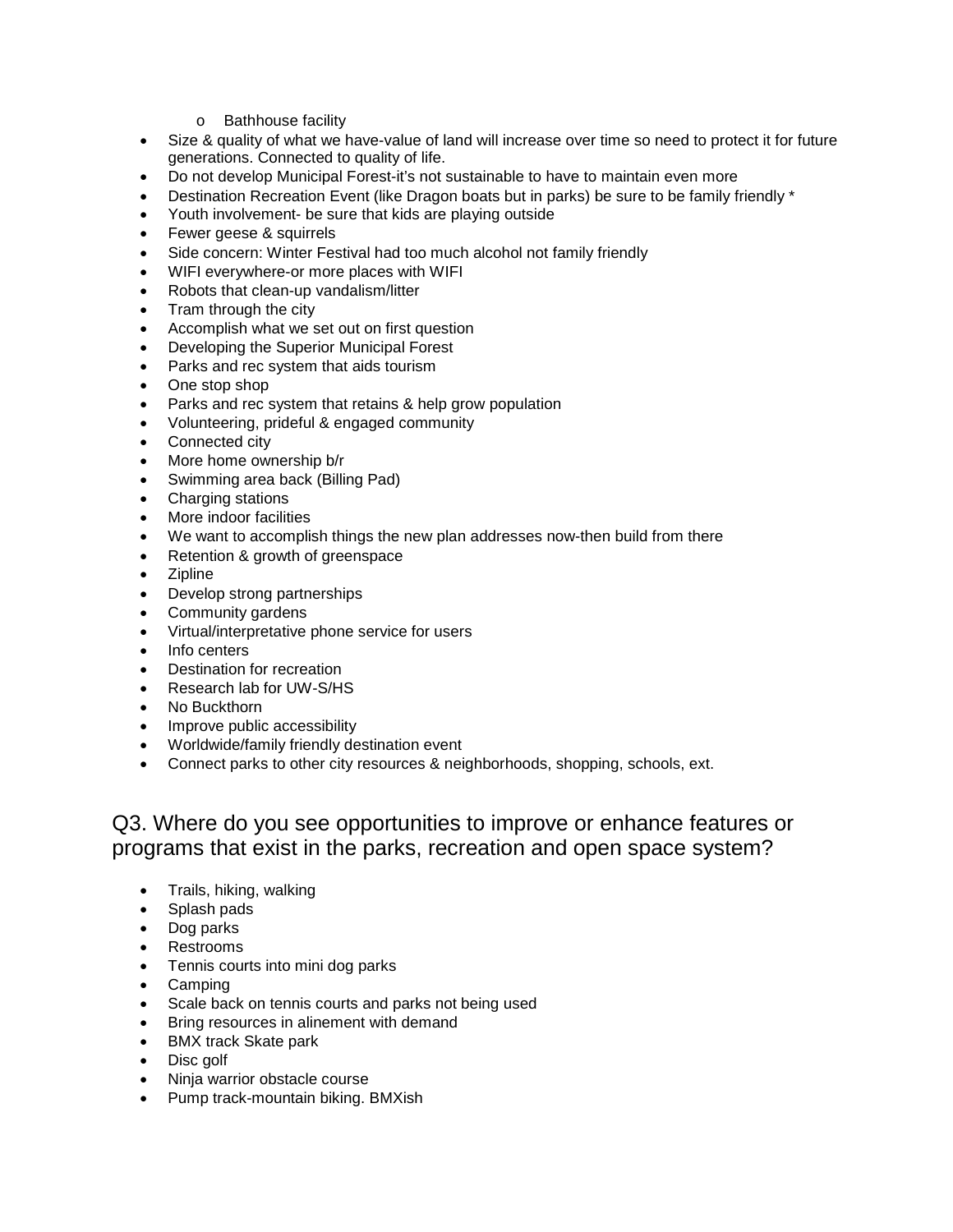- Low impact, low cost, low upkeep
- How many different things we have & pairdown/diversify
	- o Too many tennis courts
	- o Too many skating rinks
- Look at how to build w/ different partnerships. Inclusivity
- Get advertising out to residents to inform
- Get all season restroom access to
- Focus on making trails useable all year. Maintain, culverts, mow, ect. ->pe buyers within city forest
- Using the trail assets year round in the most important
- Restroom access in all areas. Allow for access while preserving the area
- Outreach to everyone outside of electronics
- Low cost, impact and maintenance areas can be focused on, improved & expanded and maybe reduce areas that are too duplicated (ex. Tennis courts)
- Utilize Wisconsin Point more
	- o Bring out more amenities, vendors
	- o Use of water ways with vendors
	- o Boat use at Barker's Island
- Elevated platforms & updating archery range
	- o Up to code & specs for user groups
	- o Updated targets for bow enthusiasts
		- **•** Meeting needs of user groups
- Better maintenance for x-country trails
	- o Better budget for trail so it can be used by users
- Better maintenance for hiking trails
- Better co-operation between user groups and the city
	- o Find opportunities to build trust
- Nature center for larger parks
	- o Staffed, longer hours & equipment
- Developing 18-hole disc golf course
	- o Very popular activity that needs a real course and spaces in town
- Old piers or elevators can make something to access water convert for use
- Make Millennium Trail all around city
- No room at Connor's Point. No concert space
- Walking trails need wild flowers. Bird watching. Attract visitors
- Trail surfaces-carbon minimum imprint no excess water runoff.
- Don't emulate Duluth but be accessible to Duluth. X-country skiing
- Water shuttle taxi-Barker's Island to Park Point
- Municipal ski area
- Arrowhead fishing pier
- Advertise to birders
- Restrooms
- Improved launches at Pokegama Bay (like stones bridge along Brule)
- Keeping trash picked up-change perception
- Early childhood nature play area on Barker's Island
- Mountain bike trails (more of them & more entry level based trails) (enhanced)
- Duel greenspace & flood retention strategy
- Redefine Millennium Trails, Osaugie Trail so they are paved & walkable not used for motorized purposed in winter
- Adjust trails to keep up w/ modern advancements trends
- Private partnership or government renting snowshoes/ski, etc.
- Lighted ski trails in forest (red loop)
- Full court basketball in Kelly Park
- Opportunity for & other small parks more skate (ski trails vs. classic leisure skating/skiing)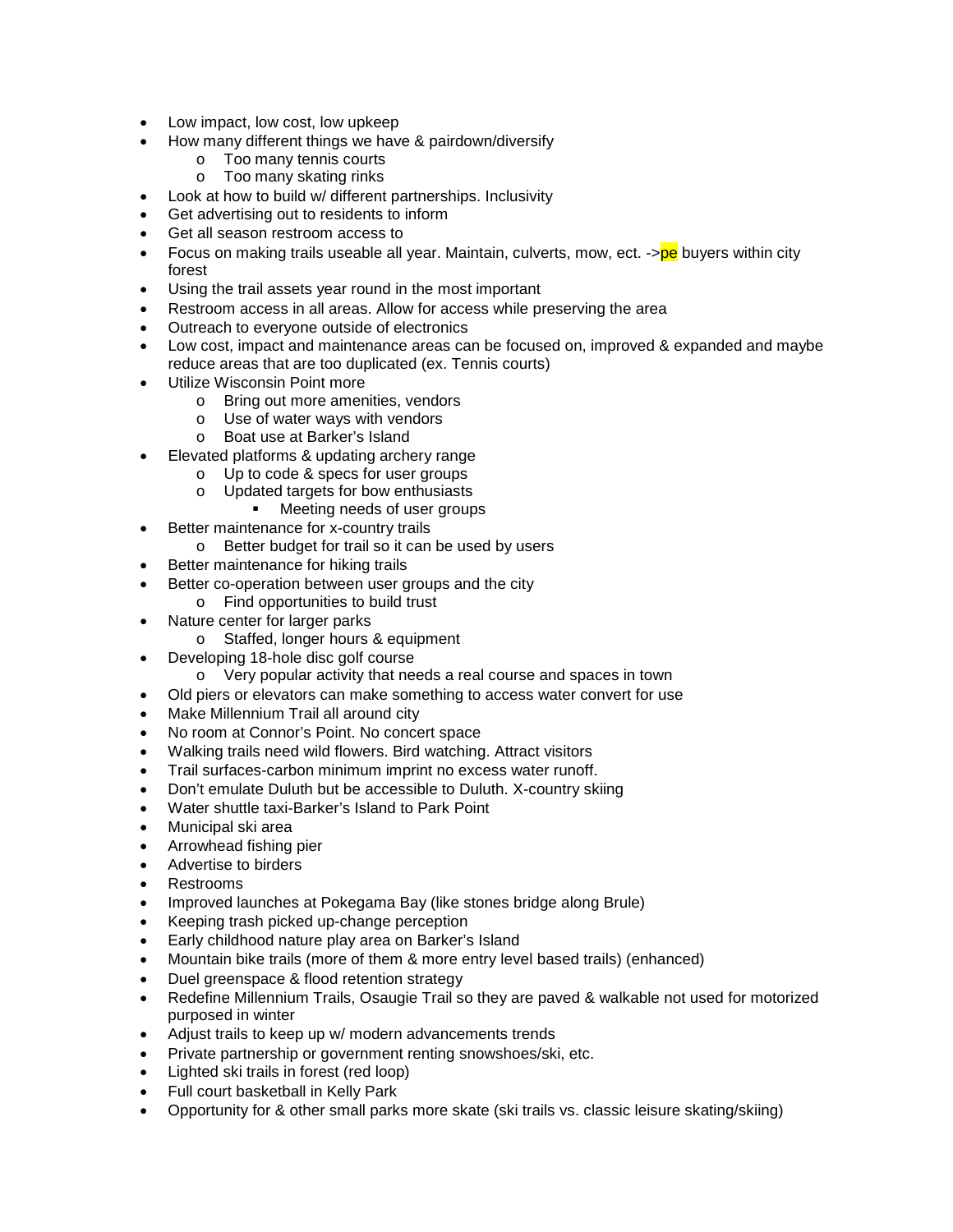- More running/hiking trails
- Acknowledge change of weather seasons & less snow
- Community garden space/public
- Tennis court back stops
- Rails to trails-biking, walking
- Improve COGS trail near HWY 105
- Improve skijoring trail in Oliver
- Keep Osaugie Trail in good condition
- Fishing piers, boat landings
- Disc golf
- Connecting trail between Olive & Fond du Lac
- Adding more XC ski trials
- Add more snowmobiling trails
- Water taxi between Barkers & Park Point
- Use the Soo line trail
- Better use & expand WI-Point ->make more safe w/ lights, ext.
- Elevate & expand archery range
- Develop relationships with user groups to expand maintenance
- City to develop a waver for volunteer groups. Eliminate hurtles
- Dual use: green space & flood prevention!
- Improve access to water (boat & kayak launches)
- Nature play area for kids
- Improve local hockey rinks to attract more children
- Increase multi-surface parks, for instance: tennis, pickleball, basketball
- Invest in infrastructure to increase efficiencies, for instance, flooding rinks
- Restrooms in every park
- ADA friendly (disabled, etc.)
- Pavilion on WI Point for family friendly picnicking (multiple)
- Enhance summer recreation program
- Expanding hours on summer rec. (bussing)
- Local partnerships camps for kids to go to summer camp that shows kids parks & recreation in Superior
- Bussing from YMCA & other schools daycare centers to get them there
- Connecting ATV trail systems
- More boat docking areas near waterfront parks
- Municipal Forest parking-trailhead multi-use facility & event space-school district & university athletic events, concerts, weddings, etc. rental interpretive center destination/restroom-gateway to forest similar to hartly/water similar @ Wis. Pt.
- Children's programs expanded in summer utilized parks-activities/camps
- Education & communication & marketing of existing features & programs
- Wis Pt reviews marketing is negative provide a way to interact & make it safer & positive/more things to do
- Restroom & garbage receptacles
- Changing rooms/Wis Pt & Billings/Municipal Forest
- Safety, visual surveillance/cameras check in center-staff @ entrance to similar to Wis Pt State Park Systems
- Have schools & other programming around utilize possible spaces/parks, etc.
- Opportunities to partner between school district & city gov. w/ facilities/cooperation object groups in town
- Increase pay to city councilors so they can make more courageous decisions on behalf of residents
- Bathrooms/H2O ADA accessible
- Paddle only boat access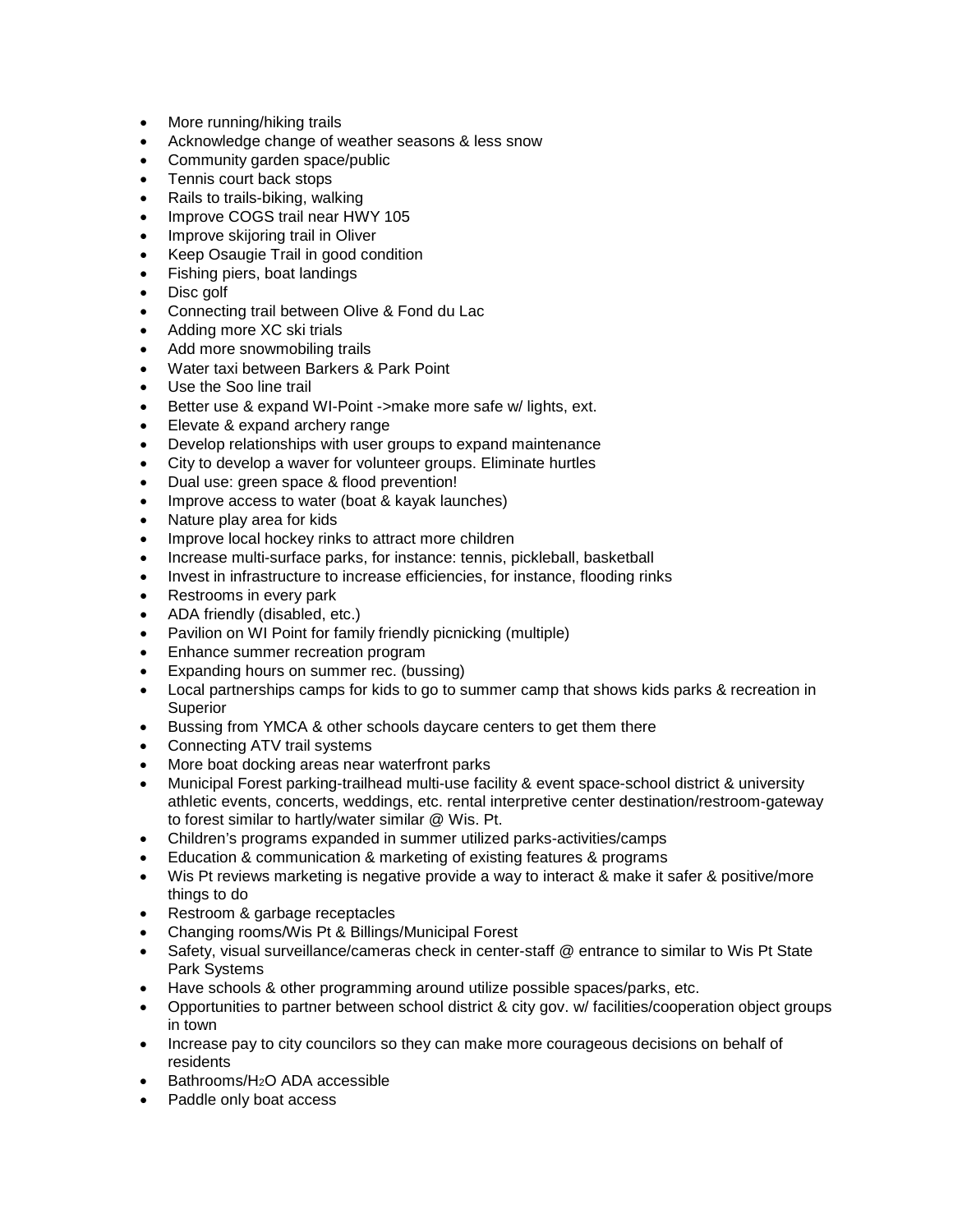- Capitalize on outdoor rec interests
	- o Trail development that connects with mapping that is accessible
- Promote city as recreation destination
- Clean Barker's Island \* maintain
	- o Bird droppings
	- o Fishing pier
	- o Promote as festival/event space
	- Education (families) (sort of like Hartley)
		- o Capitalize summer park program
- Build partnerships (accent help) ENCOURAGE
	- o Look for new/unique partnerships
- Expand parking due to increased usage of dog park and other uses
- Provide better direction to users to minimize conflicts & impacts
- Maintain existing trails to promote more use-seasonal limitations
- Continue & improve summer school children programs in the parks-environmental learning
- Add pavilions at key heavy use parks: Osaugie Trail, Wisconsin Point, Forest
- Continue to look for connectivity & expansion opportunities for city trail systems-paved & unpaved
- Develop community events to utilize and promote park use
- Expand/promote corporate funding
- Staff the ski trails for grooming & ski fees
- Along creek behind YMCA (Faxon Creek) develop lit pathway
- SWL & P educational outreach on water quality
- Promote volunteerism, publicize opportunities
	- o Ex: community calendar, (+) communication among user groups
- Communication
- Public access to SHS pool
- Another option for disc golf in town-relatively affordable
	- o Opp for leagues, tournaments, user fees
- Continual improvement  $@28<sup>th</sup>$  St Water access
- McClure's Landing Rd as water access
- Publicity of assets that already exist
- Water quality @ Barker's Island
	- o Keep geese out
- Bball courts at Red Barn for warm weather use of the space
- Air quality
- Opps to get kids outdoors
	- o Ex: geocaching activities
- Improve bike trails-or road biking
- Public transport to parks
- Inexpensive exercise equipment at park for all ages
	- o Disc golf baskets at parks
- Don't invest in b-ball courts/tennis courts, expensive things that don't last long
- Connect Wild Rivers, Saunders grade, Tri-County Corridor & City of Superior for year round motorized use
- Easy accessible parking for cars/trailers/pickups
- Signage
- Accessibility to use parks & rec for more events, fundraisers, entertainment, tourism
- Coordinated effort to have parks & rec assist tourism
- Exercise or equipment for all ages for all parks
- Invest in low cost high use-equipment
- Connect the 3 big trails to city/all seasons
- Fundraising events & community promotion
- Parking…..said a lot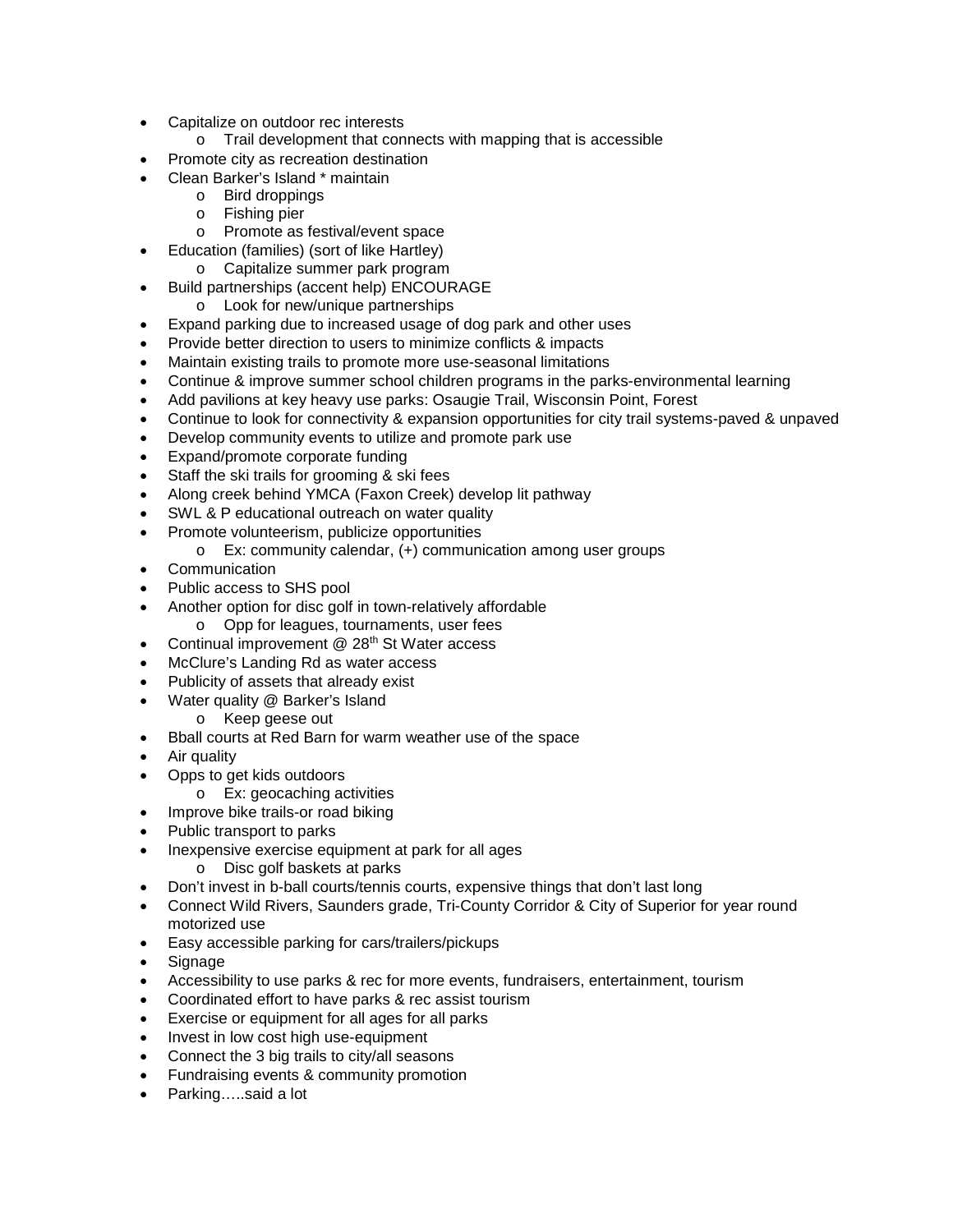- Improve summer school/education
- Try to get all resources for all seasons!
	- o Adapt park/resource for each season
- Pavilions on WI Point
- Getting kids out in the summer and working w/ parents schedules bussing system
- Public transit opportunities to parks
- Bathrooms & drinking water facilities
- Boat access motor only & kayak only
- Multi-use facility that is a go to place and can be used all years & diff events
- SUMMER PROGRAMS!!!
- Visual surveillance, lights, & security increases!

## Q4. What do you feel are appropriate uses, activities or practices for the Superior Municipal Forest?

- Expanded user groups
- Yearlong use
- Harvest timber
- Selective housing
- Build tax base
- Infrastructure
- Single-family dwellings
- Camping tent pads
- Snowshoeing
- Nature center
- Bird watching
- Restrooms
- Security of park area
- Play area for ATVs
- Biking trails
- Running, hiking, biking
- Forest tree management plan, select cutting for new growth, vegetation, enhances wildlife, and recreational use, and generate revenue to put back into the forest
- Existing trails to make 4 season trails to attract tourism
- Disc golf course
- Manage invasive species in forests animals & plants
- Add wooden "board walks" in bog, marshy areas of trails
- Build an environmental learning center/try to make it the school forest
- Build outdoor event space for concerts, weddings, (rentable)
- Add campfire pits for community gathering
- Geo cashing
- Gazebo
- Public space/remain & maintain current uses
- Multi-use activities enough space to separate uses snow mobile trail, ski trails, etc.
- Residential development on peripheral of forest property selective development to increase tax base so as to reinvest in forest & outdoor recreation
- Sale price generate cash & then increase tax base
- Organized common sense approach
- Year round trails/hiking/biking etc. walking etc.
- More ATV year round usage motorized trails
- Mitigate some wetlands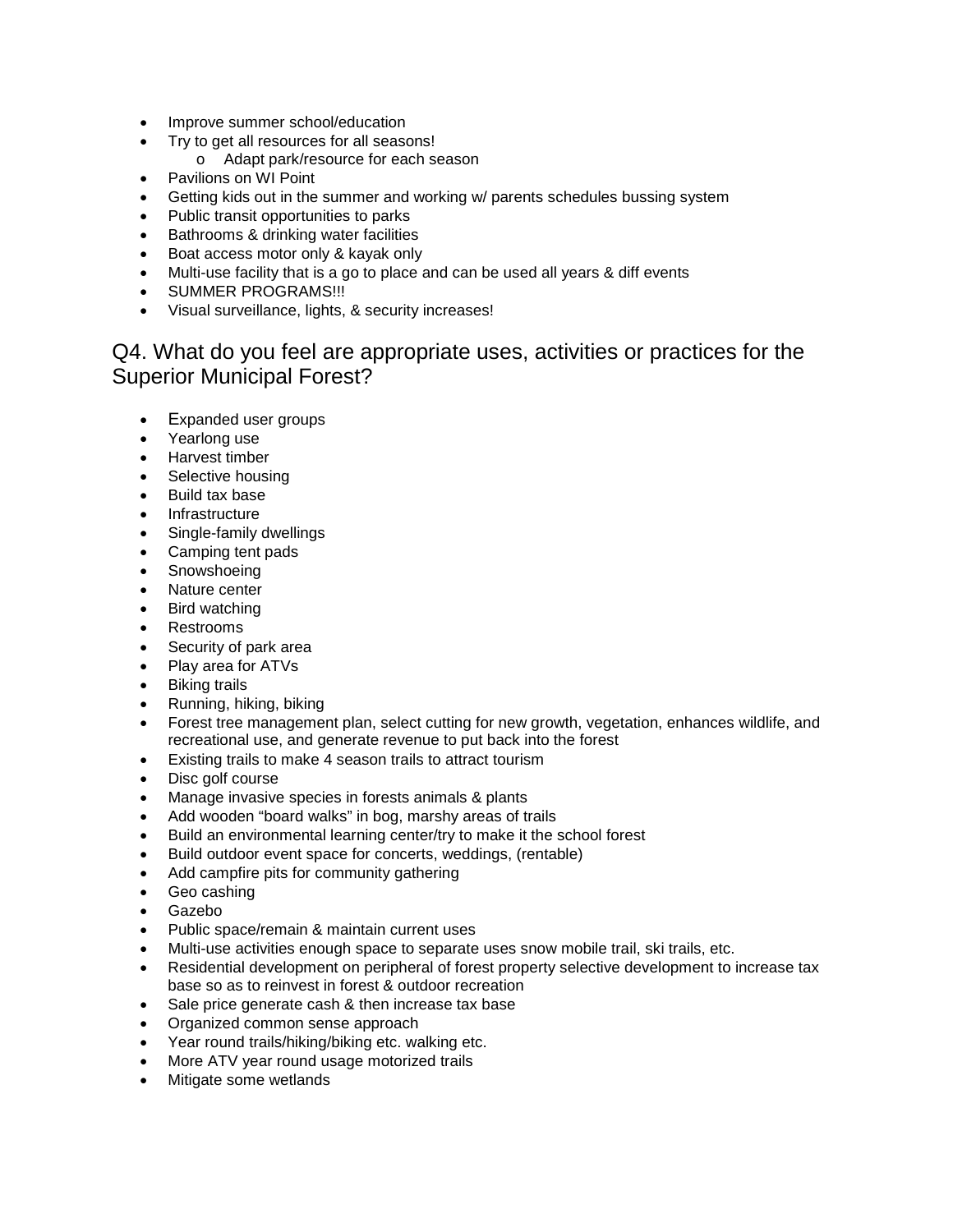- Selective timber harvesting forest management plan develop forestry management to promote old growth trees
- City parks admin office located in forest/connect
- Private/public partnerships rentals of kayaks, bikes, canoes, etc.
- Stewardship & protection in decision making
- Appropriate use-designate motorized & non-motorized areas
- Increase use year round options
- Including better signage
- Biking, fishing, running, skiing, hunting water fowl only archery fat tire too
- Limited camping availability (and promote it)
- Visitor center/education center
- Warming area/chalet
- NOT RESIDENTIAL DEVELOPMENT
- Skiing (XC)
- Biking (hard & soft trail)
- Running
- Walking
- Hunting
- Fishing
- Camping
- Bird watching
- Disc golf
- Paddle sports (kayak, canoe, paddle board)
- Keep separate the motorize/non motorize
- Swimming
- Interpretive trails
- Preservation activities (environmental awareness)
- Snowshoeing
- Night time activities
- Hiking
- Biking
- Skiing
- Hunting-bow (non-explosive)
- Paddling
- Disc golf
- Archery
- Bird watching
- Camping
- Collab w/ estuary research reserve
- Environmental Education-school field trips
- Restricted/designated snowmobile trails & other motorized trails & actually enforce the designated use
- Skijoring
- Snowshoeing
- Fishing
- Boating
- Music events
- Family-friendly movies
- Herbal foraging
- X-Country ski rental equip to include kid sizes
- "Chalet" as hub
- A nature center
	- o Ex given: Hartley Nature Center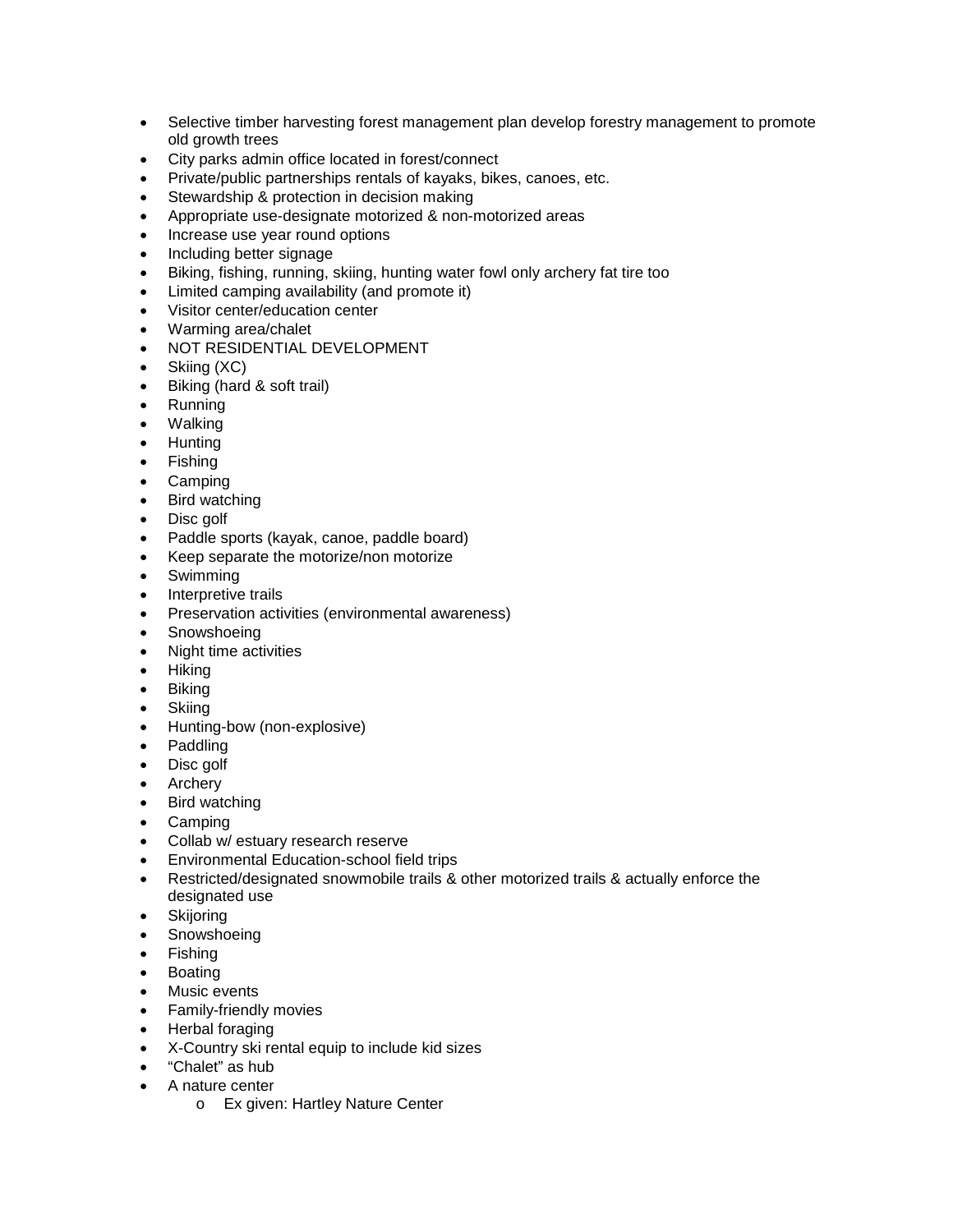- Allowing dog walking in the forest on non-paved trails
- Better promote activities that are currently out there
- Camping, hiking, cross country skiing, picnic, ATVing the loop trail, archery
- Entertainment type center
- Trail head
- Pavilion with BBQ's
- Development & maintain existing trails
- Water access
- Disc golf course
- Security robots
- Trails (motors)
- Non-mo. Trails (keep separate)
- Music event
- Herbal foraging
- Chalet for hub
- Year round use
- Signage
- Waterfowl hunting
- Silent sports
- Forest man. Plan with this->reuse the forestry \$ into the forest
- Invasive management
- Make some space rentable
- Firepit for gatherings & for renters
- Allow dogs to walk on trails
- Promote current resources in the forest already
- Security robots
- Maintain & keep current resources
- Buffer trail types
- Selective timber harvest
- City park office located there
- Rental facility w/ equipment...
- Seasonal disc golf course
	- o Use of x-country space when it's not in use
- Nature center-star attraction
	- o Kids retreat like "wolf ridge"
	- o Large center to answer all questions
	- o Use this hub to build on
- Forest management plan to protect forest
	- o Development is good, but let's keep it healthy
- Outdoor education programs
	- o Staff & teach kids about park
- Enforcement in the park of any kind please
- Recreation, education, preservation of resources
- Forest has lots of wolves. Camping, human waste disposal. Technology needed. State standards.
- Camping at WI Point
- Superior hiking trail campsites. Adds expenses.
- Dwight's point has three raised campsites
- Ammo can lined with plastic bags
- Skiing, snowmobiling
- Not to sell off for housing. Nemadji golf course 36 to 27
- Interpretive center
- Leave as natural and intact as possible
- Camping areas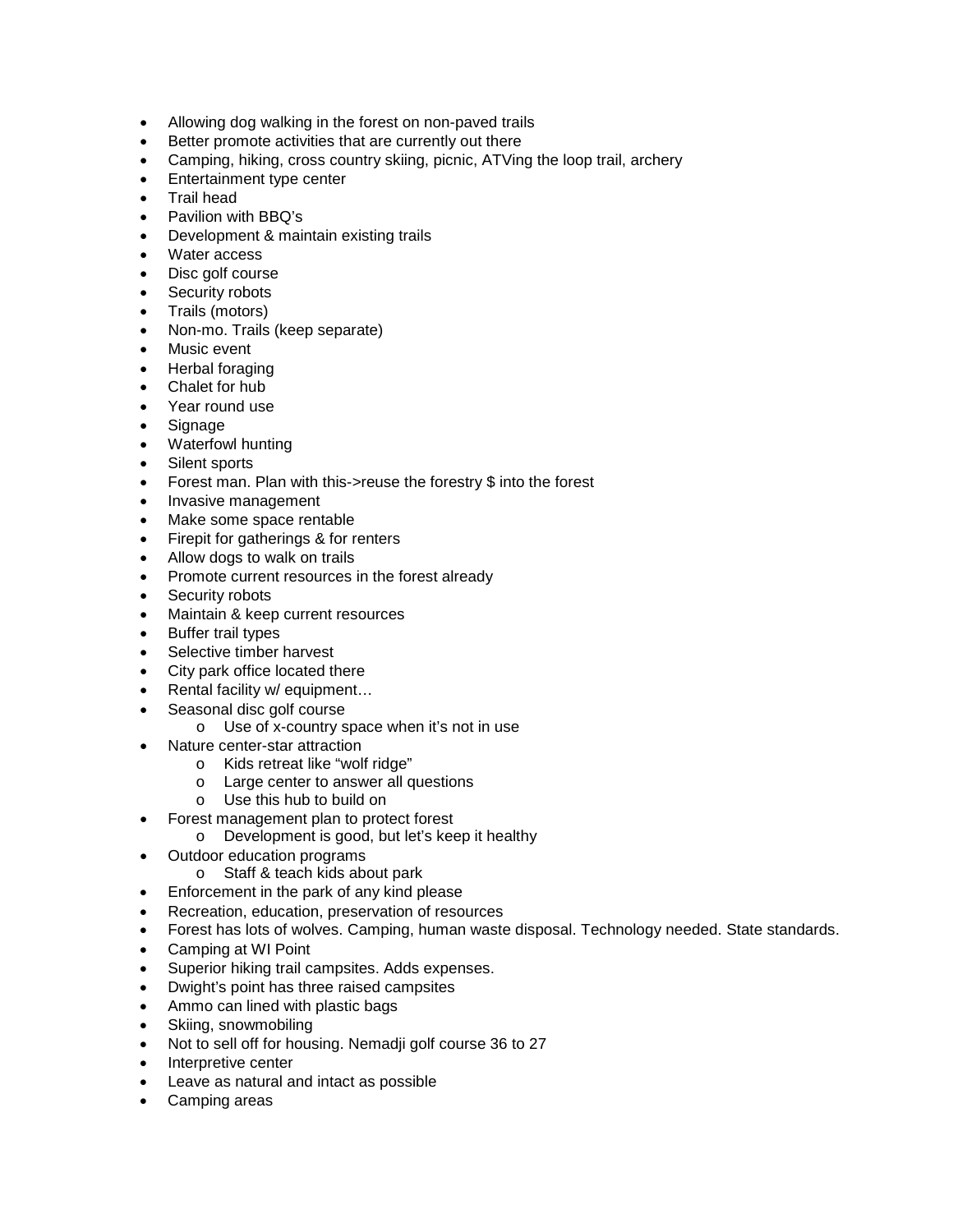- More patrolling of road
- Activities and facilities that will still preserve the forest
- Skate trails-frozen flooded ski trail
- All season uses-year round uses
- Incorporate disc golf course 18 hole
- Sustainable forest management plan
- Nature walk-interpretive
- Water trail designation
- More camp sites/primitive
- Ice fishing access
- Water visual increased view, selective removal of trees
- Respite from urban lights/dark zone
- Nature center-non-profit similar to Hartley Nature
- Citizen science activities kids, elders, check out what you could science project
- Archery range/clay range
- Promote forest less-best kept secret
- More state natural area from DNR into designation
- XC skiing
- Hiking
- Biking
- Archery
- Nature center
- Camping
- Pack in-pack out camping in city forest
- Interp. Or visitor center in M. forest
- Sustainable forest management
- Zone out light & noise pollution
- Nature center to build around (hub)
- Plan to keep forest healthy
- Seasonal plans for the forest show
- Distinctive uses for each season
- Really focus on season development
- Looped trails if possible
- Business done in to do rentals –Biz that do rentals of canoe, paddle boards, bikes, etc. Horseback demos to tie into partnerships
- Additional high end housing on outskirts to increase tax base
- Selective timber harvest to make \$. Appropriate management within state management for health of forest
- Water access to trails
- Enhance trails, multi-use, better promotion of that
- Off-leash dog trails
- More hunting & fishing access (shotguns only archery)
- Road access
- Handicap accessible areas
- Control development, houses
- Archery range improvement
- The question is, how much do we want to develop it? That may change the character of it.
- Multi-use trails
- Timber, harvest
- Horseback riding
- Nature Center for education & public use or maybe facility to rent out for weddings as well
- Mountain bike track, the clay soil is ideal
- Campsite on Brown's Point in the forest